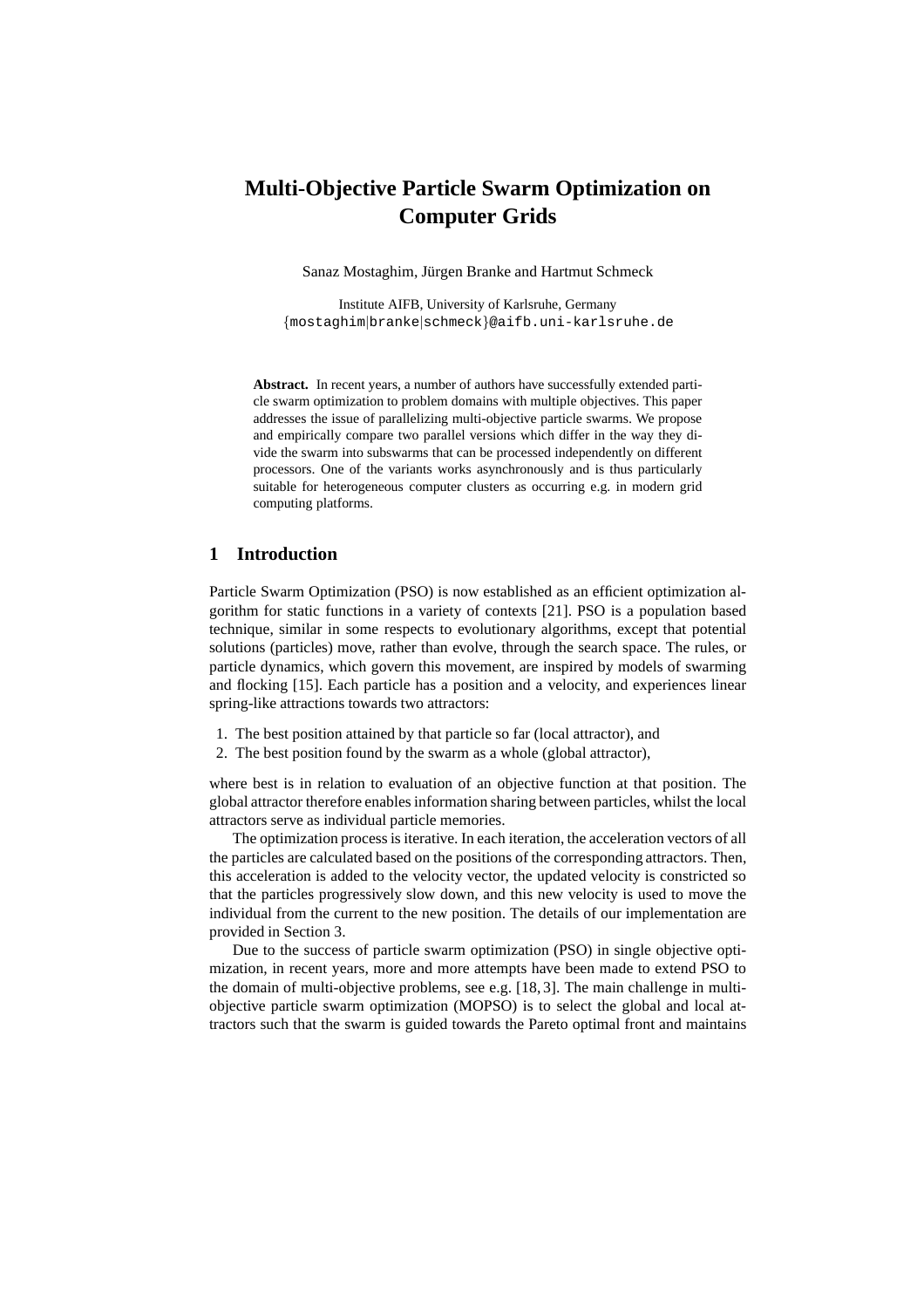sufficient diversity. Our paper simply adopts one of the proposed strategies, namely the sigma-method [18]. The paper's focus is on parallelization strategies, and is largely independent from the multi-objectivization technique used.

The motivation for parallelization is that for many practical optimization problems, evaluating a single solution already requires a significant computational effort, e.g. if the evaluation involves a computationally demanding fluid dynamics simulation. On the other hand PSO and also other nature-inspired optimization techniques like evolutionary computation or simulated annealing usually require the evaluation of a large number of solutions before producing good results. One way to resolve this predicament is to employ parallel processing. While only few people have access to a dedicated parallel computer, recently, it also became possible to distribute an algorithm over any bunch of networked computers, using a paradigm called "grid computing". Grid Computing enables the sharing, selection, and aggregation of a wide variety of geographically distributed computational resources (such as supercomputers, compute clusters, storage systems, etc.) and presents them as a single, unified resource for solving large-scale and data intensive computing applications [13]. This idea is analogous to the electric power network (grid) where power generators are distributed, but the users are able to access electric power without bothering about the source of energy and its location. As such, grid computing promises to make high performance computing available to almost everyone. On the other hand, it makes parallelization more challenging, as one can no longer assume a homogeneous set of processors. Also, grid computers usually do not allow the direct communication between processors.

In this paper, we propose two parallel variants of MOPSO. In both cases, the basic idea is to repeatedly divide the population into a number of subswarms which can be processed in parallel. The subswarms run for a limited number of iterations and then return their result (i.e. all non-dominated solutions found) to a central server. In the next iteration, they are provided with a "guide", a non-dominated particle, and re-start search with this guide and all other particles re-initialized within the local search-space neighborhood of the guide. The two proposed variants differ in the way they select the guides. The cluster-based subswarm MOPSO (C-MOPSO) waits for all subswarms to return their results, and then performs a clustering step to identify a number of welldistributed guides along the non-dominated front. The hypervolume-based subswarm MOPSO (H-MOPSO) selects guides one at a time based on their marginal hypervolume, i.e. the hypervolume covered by a particle that is not covered by any other particle. Note that the latter version works asynchronously, which makes it particularly suitable for heterogeneous computer clusters such as the grid.

The paper is structured as follows. In the next section, we briefly survey related work. Our parallel PSO variants are presented in Section 3. Some preliminary empirical results on homogeneous as well as heterogeneous computer clusters are provided in Section 4. The paper concludes with a summary and several ideas for future work.

## **2 Related Work**

In PSO, parallelization has been largely neglected so far. We are aware of only one paper [9] on parallel single-objective PSO, and no paper on parallel MOPSO. Thus, in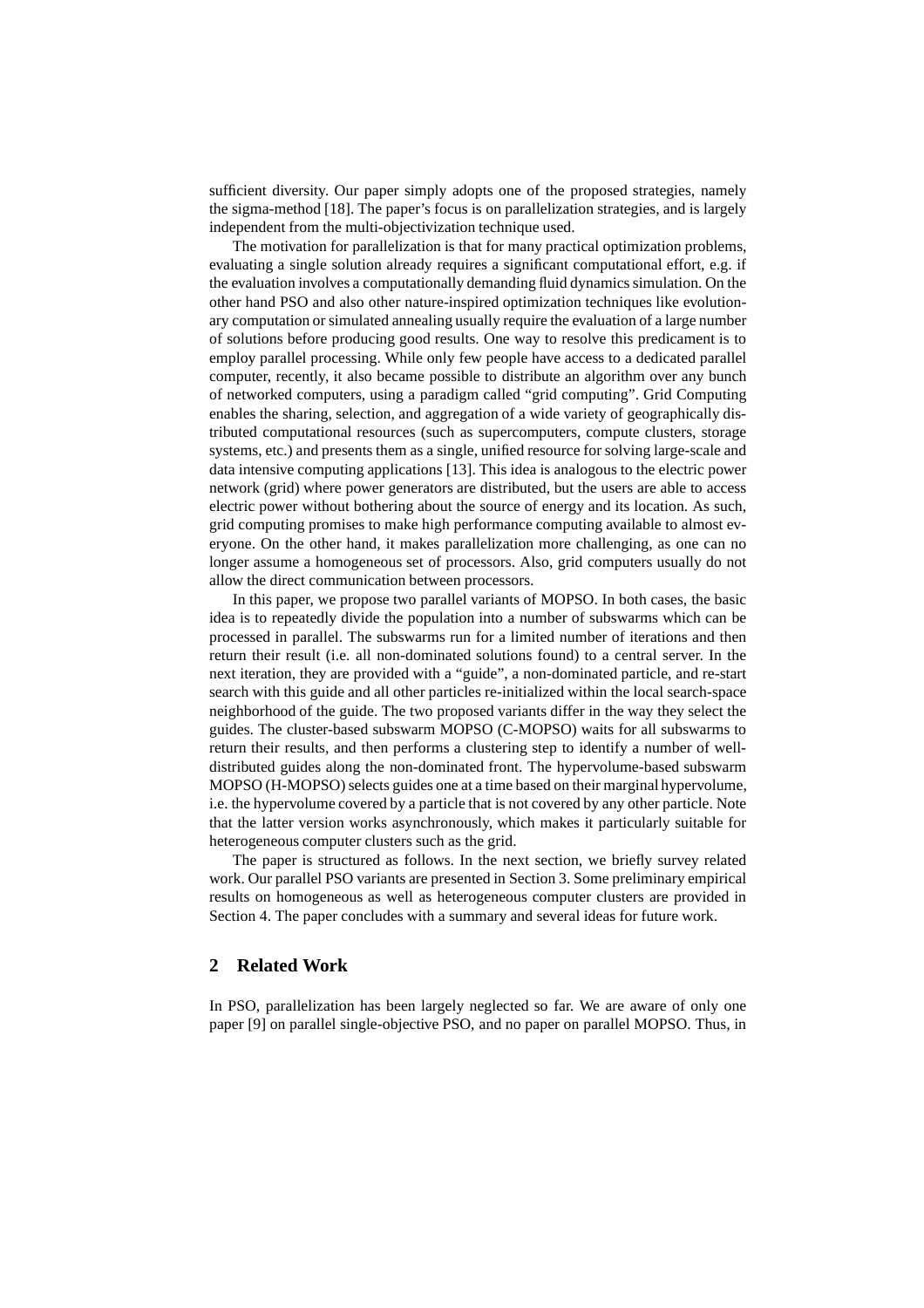the following, we focus on parallel multi-objective evolutionary algorithms (MOEAs), where parallelization has been studied extensively. The parallel MOEA approaches can be grouped into three categories:

- 1. Master-slave: Here, a single processor maintains control over selection, and uses the other processors only for crossover, mutation and evaluation of individuals. It is useful only for few processors or very large evaluation times, as otherwise the strong communication overhead outweighs the benefit of parallelization.
- 2. Island model: In this model, every processor runs an independent EA, using a separate sub-population. In regular intervals, *migration* takes place: The processors cooperate by exchanging good individuals. The island model is particularly suitable for computer clusters, as communication is limited, and thus most related to our work.
- 3. Diffusion model: Here, the individuals are spatially arranged, and mate with other individuals from their local neighborhood. When parallelized, there is a lot of interprocessor communication (every individual has to communicate with its neighbors in every iteration), but the communication is only local. Thus this paradigm is particularly suitable for massively parallel computers with a fast local intercommunication network.

A detailed discussion of parallel evolutionary algorithms is out of the scope of this paper. The interested reader is referred to e.g. [22, 8, 2]. One of the few papers considering heterogeneous processors is [6], which assumes an island model and examines different migration policies and neighborhood structures.

Also, there are quite a few papers on parallelizing multi-objective evolutionary algorithms. Most of these methods are based on the island model, and attempt to divide the objective space into several regions which are then assigned to different processors. Deb [12] uses ideas from the Guided-MOEA [7] to focus the different subpopulations on different trade-off ranges between the objectives. Branke et al. [5] proposed to explicitly divide up the objective space into "cones". Streichert et al. [23] study a clustering method and apply a divide and conquer method. These approaches assume communication between processors, and tested only a rather small number of parallel processors (up to six). Heterogeneity of the processors has not been considered in either of these papers.

Subswarms in MOPSO have already been used in [19] in order to obtain a better covering of the front, and in [14] to maintain the spread of solutions.

Optimization in Grid Computing is an established field, e.g., Nimrod/O [1]. In Nimrod/O, several heuristics are provided like Simulated Annealing, Evolutionary Programming and Genetic Algorithms which are being used to solve many real-world applications. However, they involve only single objective optimization techniques, and to our knowledge, no PSO has been proposed yet.

## **3 Parallel Multi-Objective Particle Swarm Optimization**

#### **3.1 Multi-Objective Particle Swarm Optimization**

A MOPSO starts with a set of uniformly distributed random initial particles defined in the search space S. A set of M particles are considered as a population  $P_t$  at the gener-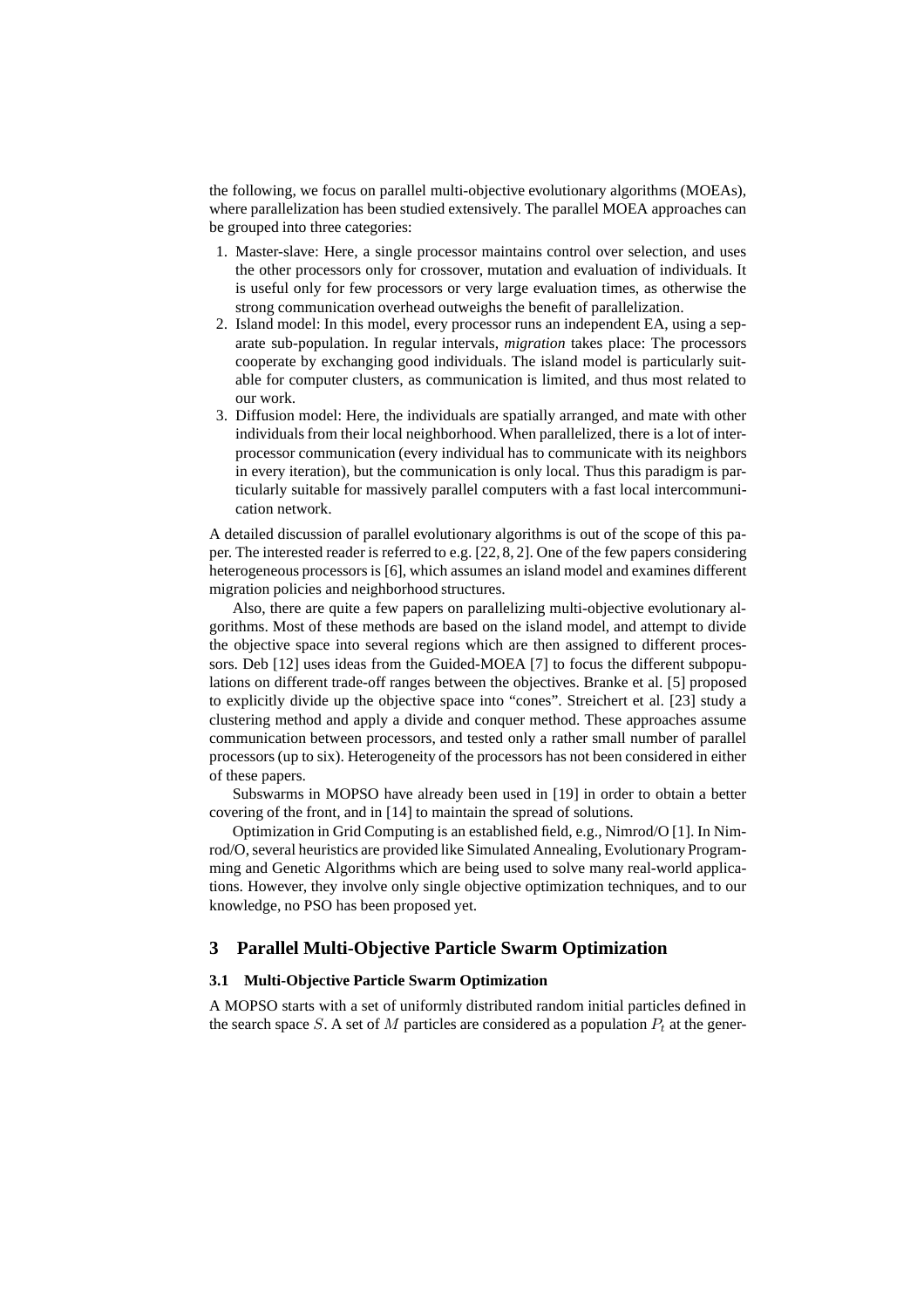ation t. Each particle i has a position defined by  $x^i = (x_1^i, x_2^i, \dots, x_n^i)$  and a velocity defined by  $v^i = (v_1^i, v_2^i, \dots, v_n^i)$  in the search space *S*. Beside the population, another set (called Archive)  $A_t$  can be defined in order to store the obtained non-dominated solutions. Due to the presence of an archive, good solutions are preserved during generations. The particles are evaluated and the non-dominated solutions are added to the archive in every generation, while dominated solutions are pruned. In the next step, the particles are moved to a new positions in the space. The velocity and position of each particle  $i$  is updated as below:

$$
v_{j,t+1}^i = w v_{j,t}^i + c_1 R_1 (p_{j,t}^i - x_{j,t}^i) + c_2 R_2 (p_{j,t}^{i,g} - x_{j,t}^i)
$$
  
\n
$$
x_{j,t+1}^i = x_{j,t}^i + v_{j,t+1}^i
$$
\n(1)

where  $j = 1, \ldots, n$ ,  $i = 1, \ldots, M$ ,  $c_1$  and  $c_2$  are two positive constants,  $R_1$  and  $R_2$ are random values in the range  $[0, 1]$  and w is the inertia weight which is employed to control the impact of the previous history of velocities.

 $p_t^{i,g}$  is the position of the **global best particle** in the population, which guides the particles to move towards the optimum. The important part in MOPSO is to determine the best global particle  $p_t^{i,g}$  for each particle i of the population. In single-objective PSO, the global best particle is determined easily by selecting the particle that has the best position. But in MOPSO,  $p_t^{i,g}$  must be selected from the updated set of nondominated solutions stored in the archive. We use the sigma-method for this purpose [18].  $p_t^i$  is the best position that particle i could find so far and keeps the non-dominated (best) position of the particle by comparing the new position  $x_{t+1}^i$  in the objective space with  $p_t^i$  ( $p_t^i$  is the last non-dominated (best) position of the particle *i*). The steps of a MOPSO are iteratively repeated until a termination criterion is met.

#### **3.2 Parallelization**

Here, we propose two parallelization techniques. We assume that there is a central server maintaining the archive, distributing work to different processors and collecting the results. This assumption is in line with the usual grid architecture. The parallel processors are assigned sub-swarms, and run independent MOPSOs based on these subswarms for a prespecified number of iterations. All found non-dominated solutions are returned as result to the central processor.

Intuitively, it makes sense to have different subswarms each in different regions of the non-dominated front. This is also the underlying assumption of the parallel MOEAs discussed in Section 2. In our case, focus on different areas of the non-dominated front is achieved by assigning each subswarm a "guide". A guide is a non-dominated solution from the archive. The subswarm is then randomly initialized in a search-space neighborhood of the guide, and the guide itself becomes part of the swarm. Because of the guide and the local initialization, the search of the sub-swarm is likely to focus on a region of the non-dominated front close to the location of the guide.

The two parallelization approaches differ in the way they select guides from the archive, which will be explained in more detail in the following subsections.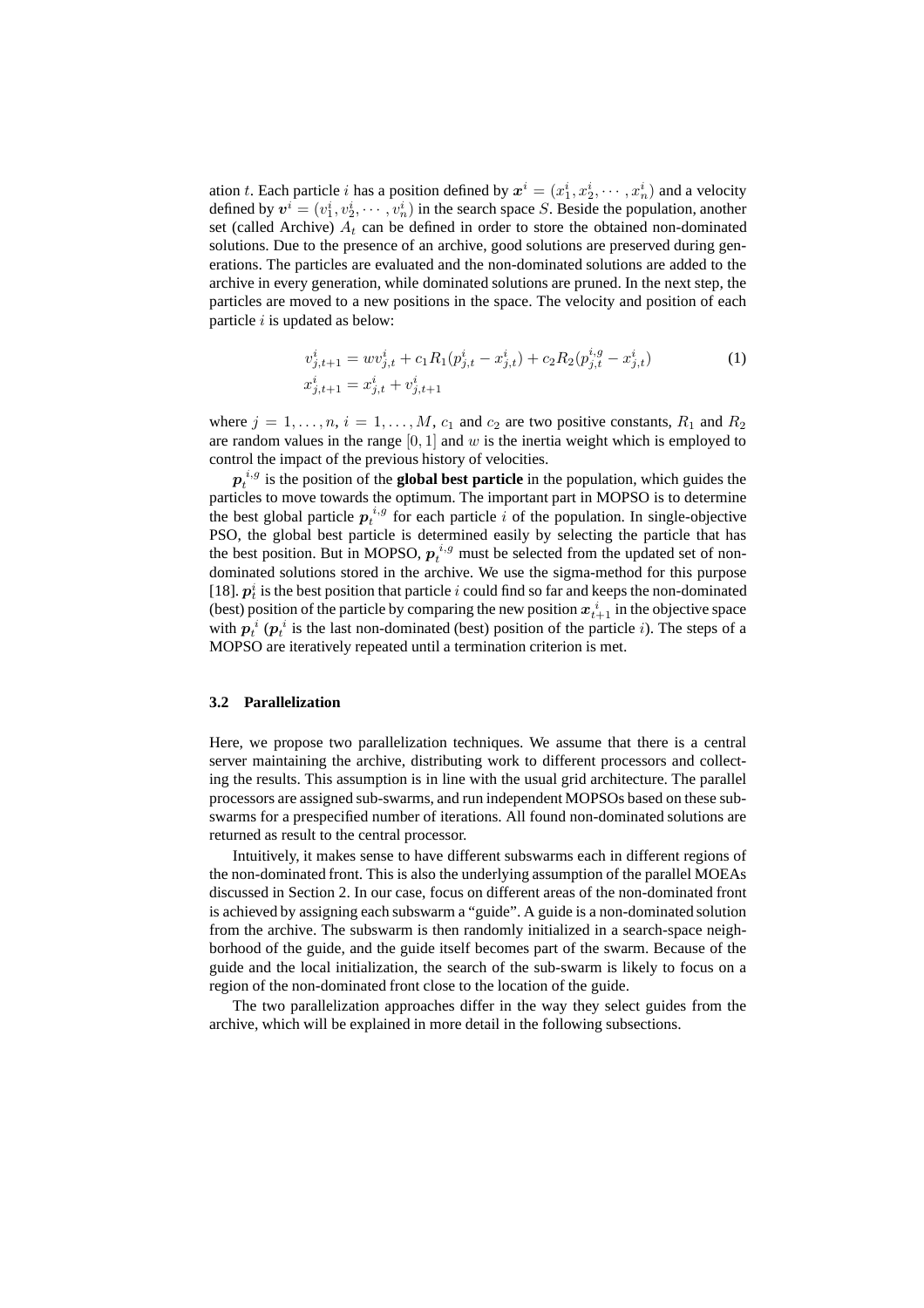

**Fig. 1.** Selection of the global guide. Point B has a larger impact on the hyper-volume and therefore must be selected first.  $(\Box)$ : solutions,  $\circ$ : reference point)

**Cluster-based subswarm MOPSO** The idea of the cluster-based subswarm MOPSO (C-MOPSO) is to pick a set of guides which represents the current non-dominated front as well as possible. This is achieved by performing a clustering operation on the archive, with the goal to find  $N$  cluster representatives if  $N$  is the number of processors available.

Note that this assumes synchronization after every iteration: the central processor performs the clustering, sends out the different guides to the different processors, waits for them to return their results, updates the archive, and then starts the next iteration.

**Hypervolume-based subswarm MOPSO** In the hypervolume-based subswarm MOPSO (H-MOPSO), guides are selected one by one according to their marginal hypervolume. The hypervolume is the area dominated by all solutions stored in the archive [25]. The *marginal* hypervolume of a particle is the area dominated by the particle that is not dominated by any other particle. As guide, the particle from the archive is selected which has not been selected before and which has the largest marginal hypervolume. Only if all archive solutions have been used as guides before, they are allowed to be re-used. Figure 1 illustrates this. Point A has a smaller contribution to the whole hyper-volume value than Point B. Therefore, Point B must be selected first.

Note that this guide selection process is asynchronous. Whenever a processor returns its results, they can be immediately integrated into the archive, a new guide can be selected and the processor can be assigned a subswarm based on a new guide. This makes the approach particularly suitable for heterogeneous computer clusters such as grids, where very fast processors are used along with rather slow ones. It is not necessary to wait for the slowest processor to return its results before spawning the next set of subswarms as is the case with C-MOPSO.

For both variants, the region used to initialize a subswarm around the guide can be chosen in different ways. In preliminary experiments, we tested the following three approaches: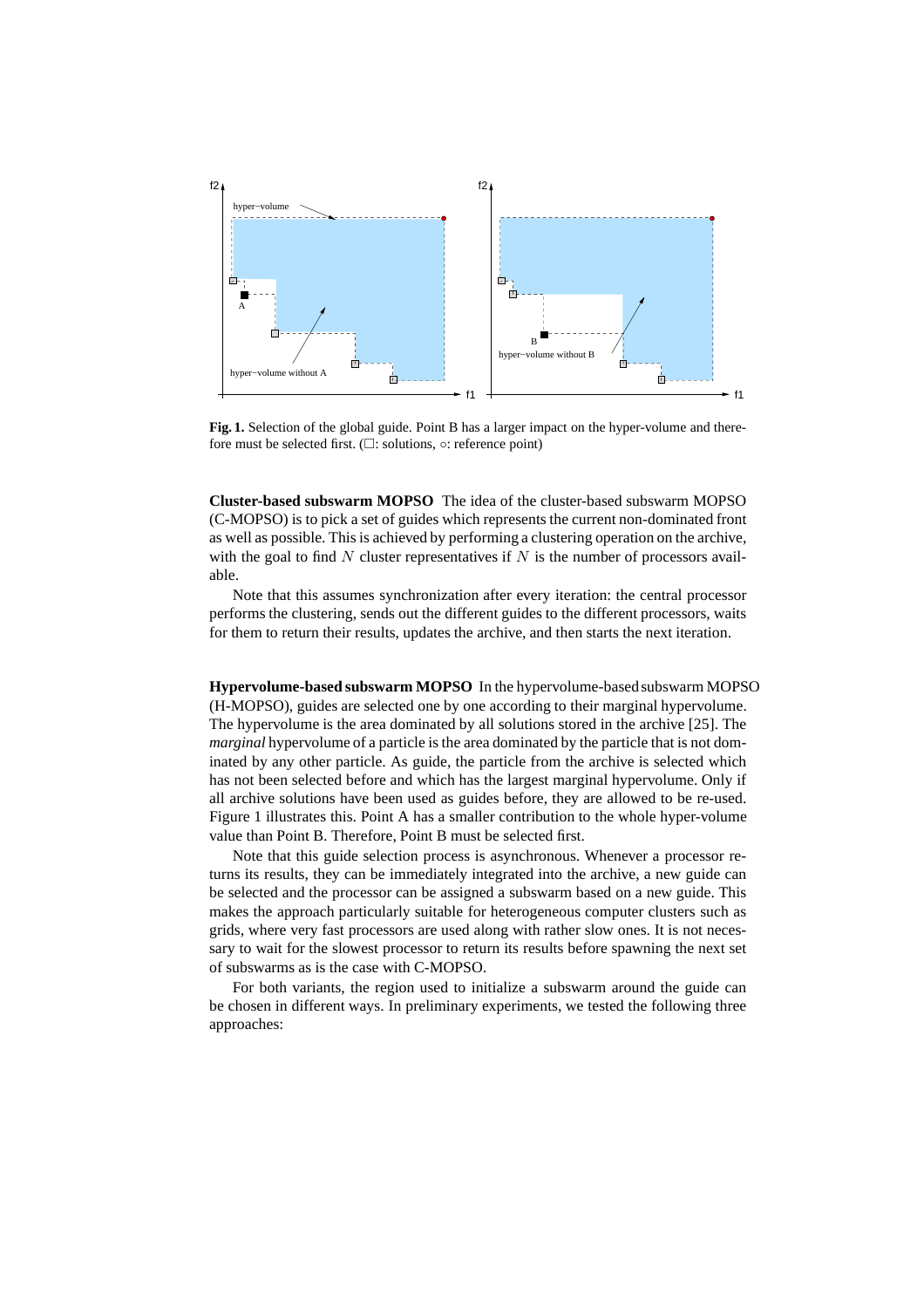

**Fig. 2.** (a) A fixed sized area around each guide is selected to be the search space of the corresponding MOPSO for that guide. (b) The area in search space between surrounding neighbors in the objective space is selected to be the search space for the MOPSO. The neighbors are shown with arrows. For point A, both neighbors are not surrounding it in the search space, therefore the maximum and minimum coordinates of A and its neighbors are selected to define the search space.

- **–** A subswarm can use the whole search space of the problem. This is not efficient, if the search space is large, as it takes a while until the subswarm converges to the interesting area around the current non-dominated front.
- **–** A fixed, but smaller search area can be defined around the input guide. We use  $\pm 10\%$  of the whole search space range in each dimension (capped by the search space boundaries, of course).
- **–** The area between the m neighbors (in the m-objective space) of the guide which the guide is in between, is selected as the search space of the subswarm. The neighbors are non-dominated solutions selected from the archive. The selection of neighbors is based on the distances in the objective space.

Figure 2 shows the last two scenarios in an example with 2 parameters. ◦ denotes the non-dominated solutions stored in Archive.dat. In (a), a selected area around each guide is set to be the search space for the corresponding MOPSO. Depending on the defined size, the main search space can be easily covered by all of them. In (b) the area between the two neighbors is selected to be the search space. Since the neighbors of the guide are selected in the objective space, it can happen that the area defined by their positions in the search space does not contain the guide, e.g., point A. Therefore, the maximums and minimum values of their corresponding decision vectors are set to be the high and low ranges for the defined search space. In our preliminary experiments, the second range definition performed best and will be used for the remainder of this study.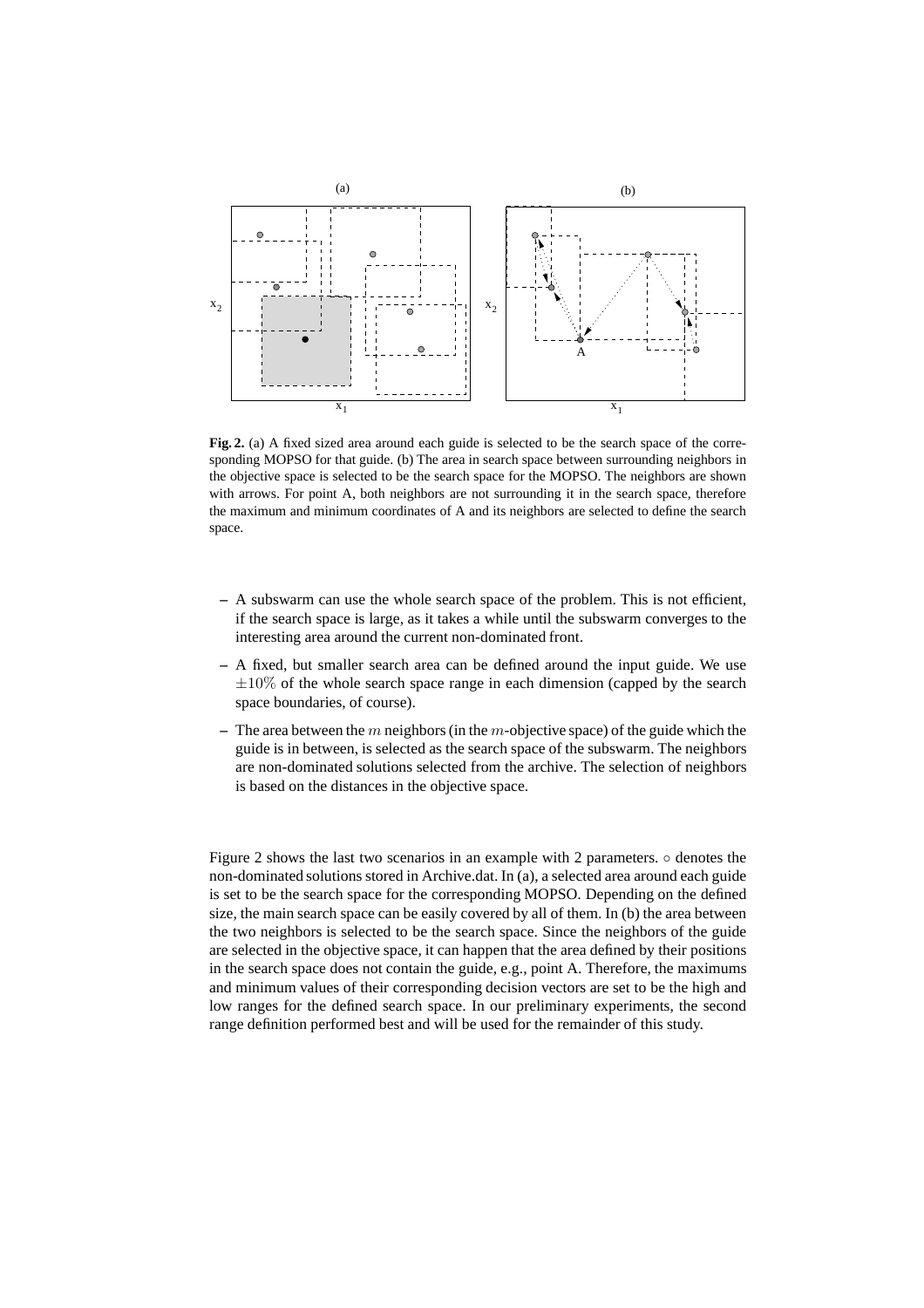#### **4 Experiments**

In this section, we test C-MOPSO and H-MOPSO on two scenarios, one consisting of homogeneous processors, one consisting of heterogeneous processors.

**Parameter Setting** In both approaches, for a subswarm, a MOPSO method as proposed in [18] is used with 20 particles and an internal archive size of 20 and is run for 20 generations. We select standard values for turbulence factor and inertia weights as 0.1 and 0.4.

The hyper-volume values in H-MOPSO are being computed by building a grid between a reference point and the origin in the objective space. The grid points dominated by the solutions are counted as the hyper-volume. High values of hyper-volume show a high quality in terms of the diversity and convergence of the obtained solutions.

The selected test function from literature is a 2-objective test containing 10 parameters [10]:

$$
f_1(\mathbf{x}) = 1 - exp(-\sum_{i} (x_i - \frac{1}{\sqrt{n}})^2)
$$
  

$$
f_2(\mathbf{x}) = 1 - exp(-\sum_{i} (x_i + \frac{1}{\sqrt{n}})^2)
$$
 (2)

where  $x_i \in [-4, 4]$ .

We examine both of the methodologies in homogenous and heterogeneous environments. In order to simulate the heterogeneous environment, we consider 20 processors as shown in Figure 3. Three processors (1-3) are fast and can finish their optimization tasks (i.e. running a subswarm for 20 iterations) in time  $T_1$ , Four processors (4-7) are slower and require time  $T_2 = 2T_1$  for this task. The rest of the processors (8-20) are even slower, requiring  $T_3 = 3T_1$ . In Figure 3, a total time of  $6T_1$  is depicted. After this time, all processors are synchronized again, and we call this a "cycle". We run our tests for 6 such cycles (i.e. the slowest processors can process 12 subswarms in this time, the fastest processors can run 36 subswarms).

The homogenous environment uses 20 processors with the same speed. In this case, we run the program until each processor has processed 12 subswarms. Note that for C-MOPSO, as it always waits for the slowest processor before spawning the next set of subswarms, there is no difference between the heterogeneous and the homogeneous environment. H-MOPSO, on the other hand, can run more subswarms on the faster processors and thus can make better use of the available processing power in a heterogeneous environment.

**Evaluations** Table 1 shows the average hyper-volume measures obtained for both methods in heterogeneous and homogenous environments (for C-MOPSO, heterogeneous and homogeneous are identical as explained above). Comparing C-MOPSO and H-MOPSO on the homogeneous environment, C-MOPSO performs better. Because both use exactly the same processing power, this difference has to be due to the strategy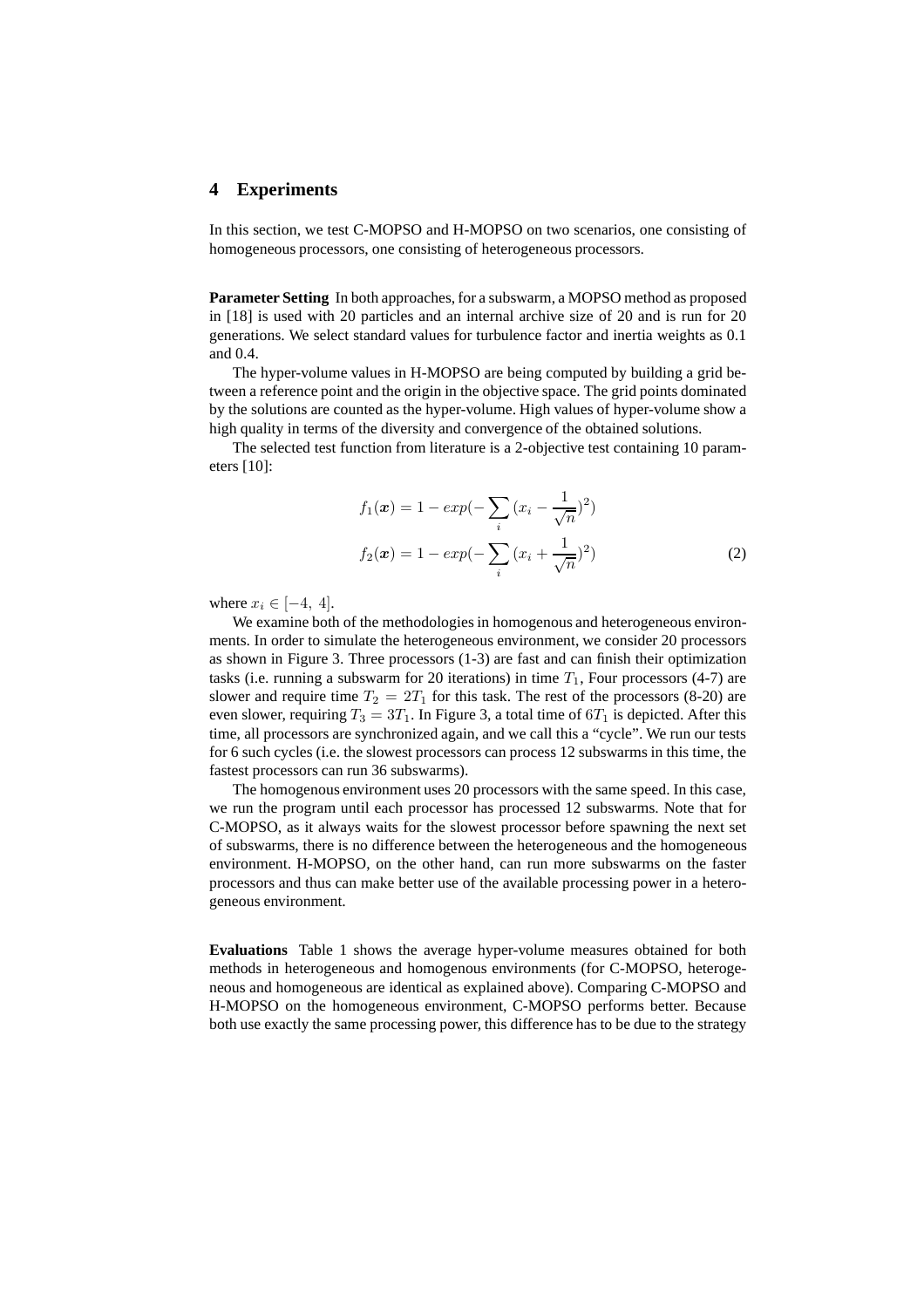

**Fig. 3.** 20 heterogeneous processors are illustrated.  $t_1$ ,  $t_2$  and  $t_3$  are equal.

of selecting the guide. We conclude that selecting guides according to hypervolume is better than trying to obtain an even distribution along the front by using clustering.

In the heterogeneous environment, H-MOPSO works even better, because it can make better use of the processing power available. Figure 4 shows the results in Table 1 over iterations graphically.

Altogether, H-MOPSO is able to find more non-dominated solutions with higher convergence and diversity rates than C-MOPSO.

## **5 Conclusion and Future Work**

In this paper, we proposed two new parallel methodologies of Multi-Objective Particle Swarm Optimization (MOPSO). To our knowledge, these approaches are the first parallel MOPSO methods. One of the methods is particularly designed to also work in parallel environments containing an arbitrary amount of heterogeneous processors as is a typical setting for modern grid-computing environments.

The basic idea behind these methods is to divide the population into subswarms which can be processed in parallel. Cluster-based MOPSO (C-MOPSO) is designed to work on a fixed number of processors where hypervolume-based MOPSO (H-MOPSO) is flexible to work on a heterogeneous set of processors. As the results show, H-MOPSO outperformed C-MOPSO also in homogeneous environments, showing that the way to generate subswarms according to marginal hypervolume performs better than trying to distribute subswarms evenly along the current non-dominated front by clustering.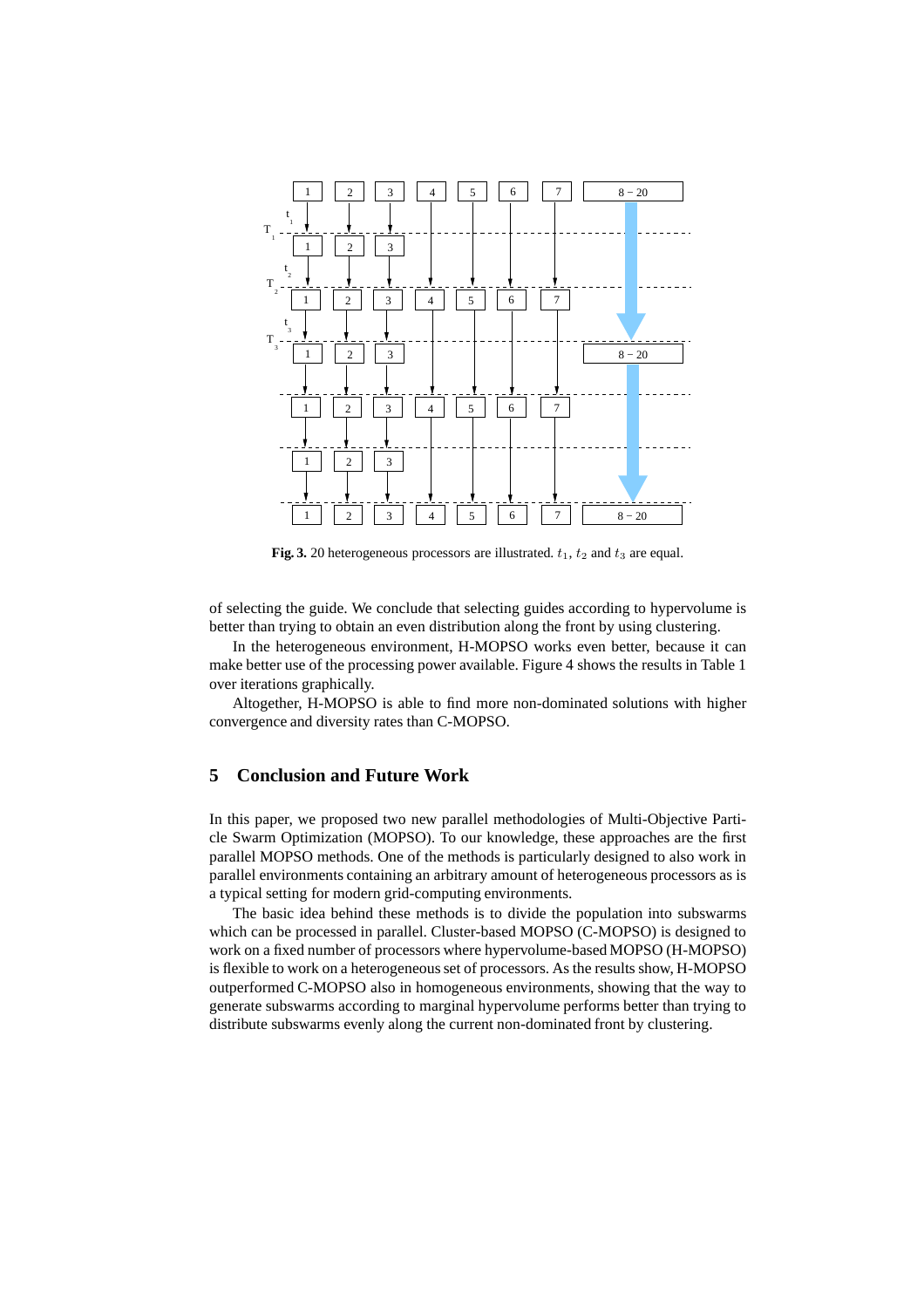**Table 1.** Average values and std. error of Hyper-volume values computed for Heterogeneous H-MOPSO (Hetero.H-MOPSO), C-MOPSO and Homogenous H-Mopso (Homo. H-MOPSO) methods after every cycle.

|                             | cycle Hetero. H-MOPSO stderr C-MOPSO stderr Homo.H-MOPSO |        |       |        |       | stderr |
|-----------------------------|----------------------------------------------------------|--------|-------|--------|-------|--------|
|                             | 13015                                                    | 63.56  | 11969 | 44.98  | 12813 | 40.82  |
| $\mathcal{D}_{\mathcal{L}}$ | 13186                                                    | 58.515 | 12610 | 41.227 | 12950 | 42.73  |
| 3                           | 13269                                                    | 46.40  | 12758 | 35.79  | 13142 | 21.44  |
| 4                           | 13322                                                    | 40.93  | 12782 | 22.87  | 13239 | 9.391  |
| 5                           | 13360                                                    | 31.31  | 12863 | 35.577 | 13261 | 9.168  |
| 6                           | 13639                                                    | 13.57  | 12885 | 32.99  | 13273 | 8.9106 |



**Fig. 4.** Hypervolume values computed for homogenous and heterogeneous H-MOPSO and C-MOPSO methods over 10 iterations(the shown cycles are recorded for two iterations).

In future, we will test the approaches on a larger set of test problems and parallel environments. We will also test a number of possible improvements to the current approach, e.g. by allowing solutions with high marginal hypervolume to be re-selected after some time, even if some other non-dominated solutions with low marginal hypervolume have not yet been selected. Finally, we will test the above approached on a real grid system called JOSCHKA (Job Scheduling Karlsruhe) [4] with a real world application.

### **References**

1. D. Abramson, A. Lewis, and T. Peachy. Nimrod/o: A tool for automatic design optimization. In *The 4th International Conference on Algorithms and Architectures for Parallel Processing (ICA3PP 2000)*, 2000.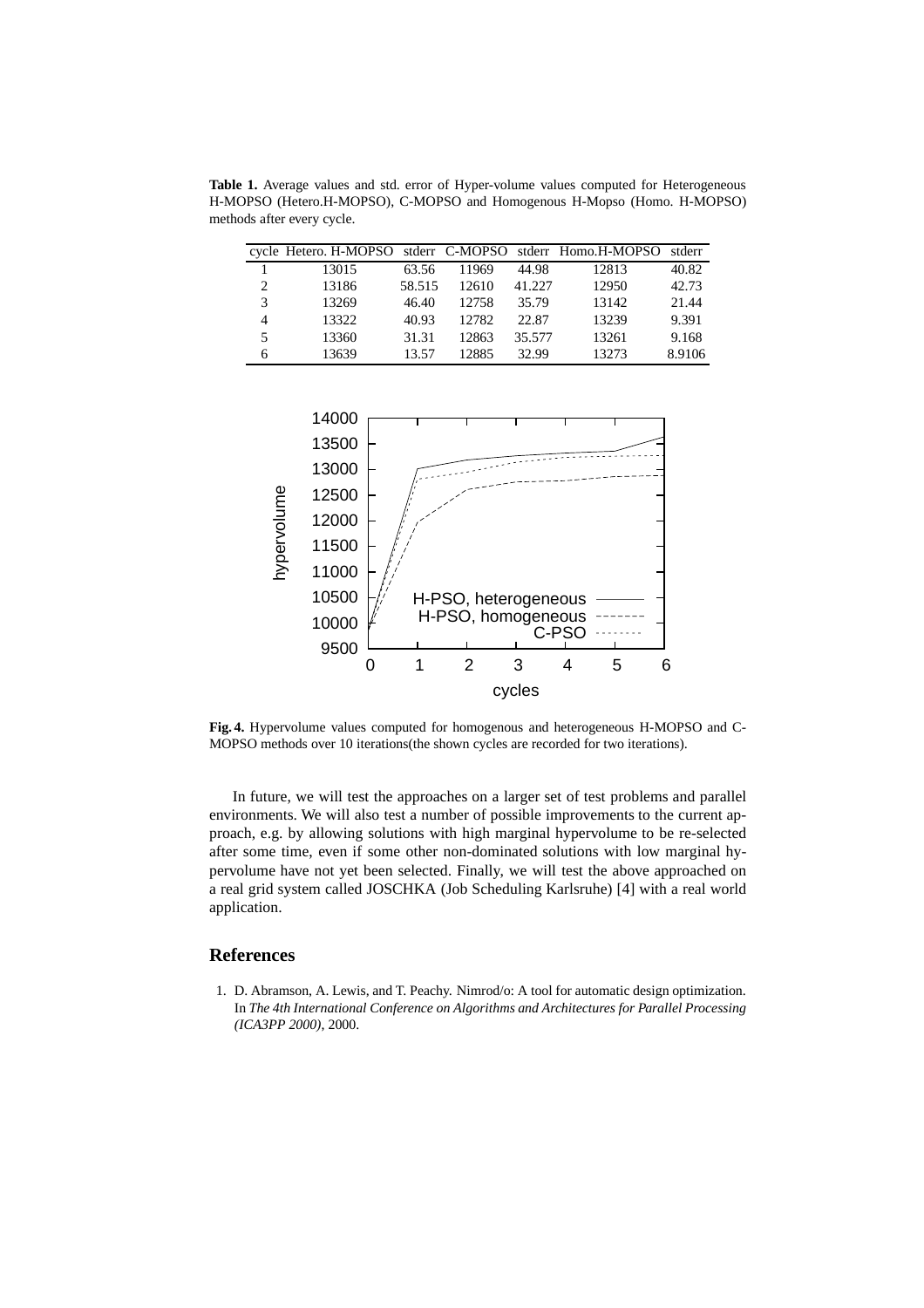- 2. E. Alba and M. Tomassini. Parallelism and evolutionary algorithms. *IEEE Transactions on Evolutionary Computation*, 6(5):443–461, 2002.
- 3. J. E. Alvarez-Benitez, R. M. Everson, and J. E. Fieldsend. A MOPSO algorithm based exclusively on pareto dominance concepts. In C. Coello-Coello et al., editors, *Evolutionary Multi-Criterion Optimization*, volume 3410, pages 459–73. Springer, 2005.
- 4. Matthias Bonn, Frederic Toussaint, and Hartmut Schmeck. Joschka: Job-scheduling in heterogenen systemen. In Erik Maehle, editor, *PARS Mitteilungen 2005*, pages 99–106. 20. PARS Workshop, Gesellschaft für Informatik, JUN 2005.
- 5. J. Branke, H. Schmeck, K. Deb, and M. Reddy. Parallelizing multi-objective evolutionary algorithms: cone separation. In *IEEE Proceedings, World Congress on Computational Intelligence (CEC'04)*, pages 1952–1957, Portland, USA, June 2004.
- 6. Jürgen Branke, Andreas Kamper, and Hartmut Schmeck. Distribution of evolutionary algorithms in heterogeneous networks. In *Genetic and Evolutionary Computation Conference*, volume 3102 of *LNCS*, pages 923–934. Springer, 2004.
- 7. Jürgen Branke, Thomas Kaušsler, and Hartmut Schmeck. Guidance in evolutionary multiobjective optimization. *Advances in Engineering Software*, 32:499–507, 2001.
- 8. E. Cantu-Paz. *Efficient and Accurate Parallel Genetic Algorithms*. Kluwer, 2000.
- 9. J.-F. Chang, S.-C. Chu, F. F. Roddick, and J.-S. Pan. A parallel particle swarm optimization algorithm with communication strategies. *Journal of Information Science and Engineering*, 21(4):809–818, 2005.
- 10. C. A. Coello Coello, D. A. Van Veldhuizen, and G. B. Lamont. *Evolutionary Algorithms for Solving Multi-Objective Problems*. Kluwer Academic Publishers, 2002.
- 11. K. Deb, L. Thiele, M. Laumanns, and E. Zitzler. Scalable multi-objective optimization test problems. In *Congress on Evolutionary Computation*, pages 825–830. IEEE, 2002.
- 12. K. Deb, P. Zope, and A. Jain. Distributed computing of pareto-optimal solutions with evolutionary algorithms. In *Proceedings of Second International Conference on Evolutionary Multi-Criterion Optimization (EMO03)*, pages 534–549, 2003.
- 13. Anthony Hey, Geoffrey Fox, and Fran Berman. *Grid Computing: Making The Global Infrastructure a Reality*. John Wiley and Sons, 2003.
- 14. S. Janson and D. Merkle. A new multi-objective particle swarm optimization algorithm using clustering applied to automated docking. In *Hybrid Metaheuristics*, pages 128–141, Springer-Verlag, 2005.
- 15. J. Kennedy and R.C. Eberhart. Particle swarm optimization. In *IEEE International Conference on Neural Networks*, pages 1942–1948, 1995.
- 16. M. Khabzaoui, C. Dhaenens, and E.-G. Talbi. Parallel genetic algorithms for multi-objective rule mining. In *Metaheuristic International Conference (MIC'2005)*, pages 571–576, 2005.
- 17. Jörn Mehnen, Thomas Michelitsch, Karlheinz Schmitt, and Torsten Kohlen. pMOHypEA: Parallel evolutionary multiobjective optimization using hypergraphs. Interner Bericht des Sonderforschungsbereichs 531 Computational Intelligence CI-189/04, Universität Dortmund, Dezember 2004.
- 18. S. Mostaghim and J. Teich. Strategies for finding good local guides in multi-objective particle swarm optimization. In *IEEE Swarm Intelligence Symposium*, pages 26–33, Indianapolis, USA, 2003.
- 19. S. Mostaghim and J. Teich. Covering pareto-optimal fronts by subswarms in multi-objective particle swarm optimization. In *IEEE Proceedings, World Congress on Computational Intelligence (CEC'04)*, pages 1404–1411, Portland, USA, June 2004.
- 20. T. Okabe, Y. Jin, M. Olhofer, and B. Sendhoff. On test functions for evolutionary multiobjective optimization. In *Parallel Problem Solving from Nature*, volume 3242 of *LNCS*, pages 792–802. Springer, 2004.
- 21. K.E. Parsopoulos and M.N. Vrahatis. Recent approaches to global optimization problems through particle swarm optimization. *Natural Computing*, 1(2-3):235–306, 2002.